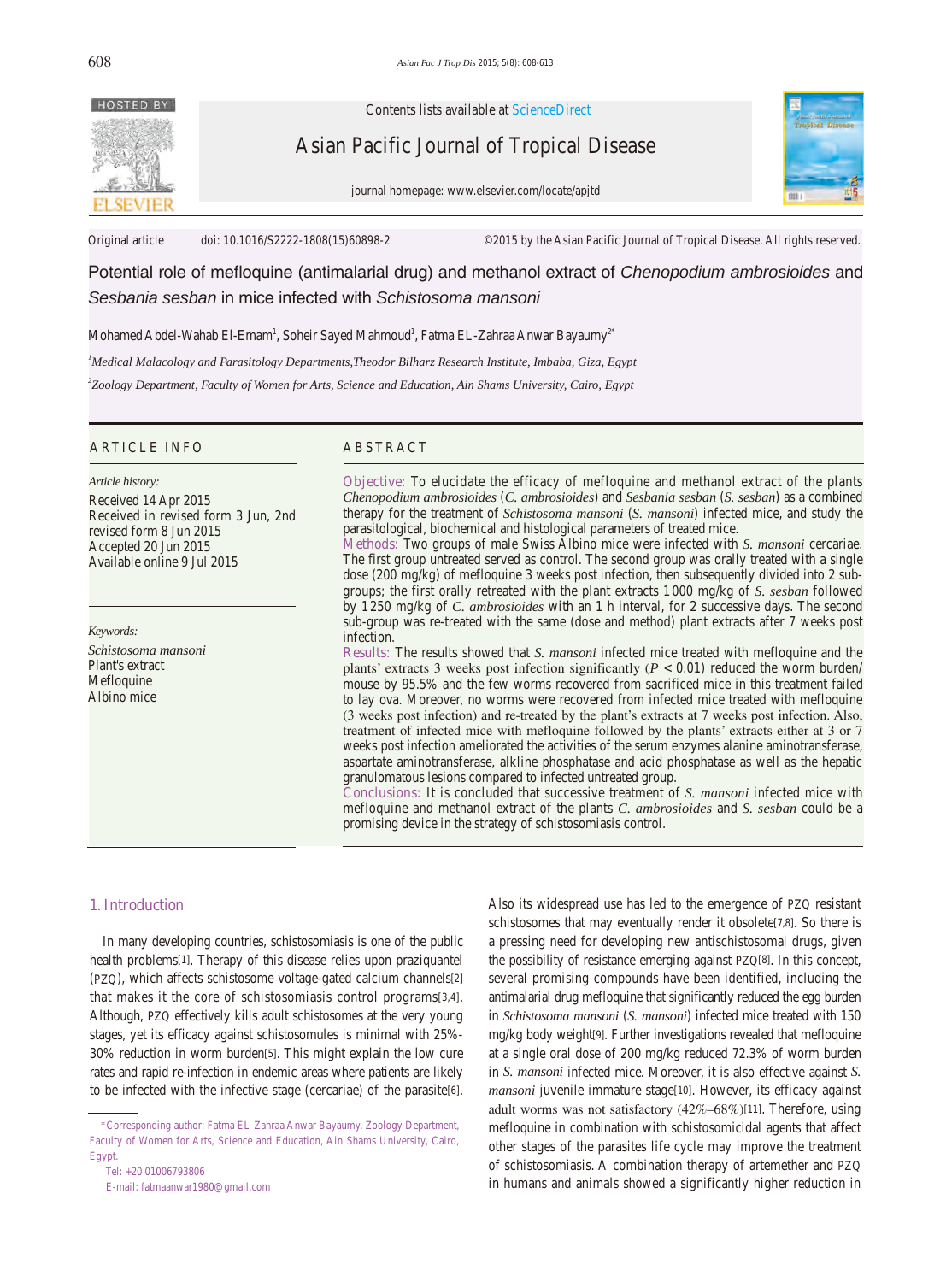worm burden than administration of either drug alone[7,12]. Also some medically important plant species were rather more effective against schistosomiasis[13].

 The plant *Chenopodium ambrosioides* (*C. ambrosioides*) is a medicinal herb, the major components of its oil are ascaridole (60%– 80%), isoascaridole, p-cymene, limonene, and x-terpinene[14]. The intraperitoneal administration of its essential oil (30 mg/kg) prevented lesion development and decreased *Leishmania amazonensis* burden in infected mice[15]. In addition, it reduced more than 95% of the infective larvae of gastrointestinal nematodes of goats when used in concentration of 110.6 mg/mL[16]. However, Kamel *et al*.[17] recorded that when *C. ambrosioides* was orally administered to *S. mansoni* infected mice at 1250 mg/kg, it reduced 53.7% worm load in mouse. Similar effect was seen with the shrub *Sesbania sesban* (*S. sesban*) when orally used at 1000 mg/kg for 2 consecutive days 7 weeks post mice infection with *S. mansoni*. Moreover, Kamel *et al*.[18] stated that *S. mansoni* cercariae exposed to methanol extract from the plants *C. ambrosioides* and *S. sesban* failed to infect Albino mice.

 Therefore, the present study was suggested to evaluate the efficacy of mefloquine and the methanol extract of the plants *C. ambrosioides*  and *S. sesban* as a combined therapy for treating *S. mansoni* infected mice, and determine the parasitological, biochemical and histological parameters of treated mice.

#### **2. Materials and methods**

# *2.1. Animals*

Male CD-1 Swiss albino mice  $(20 \pm 2)$  g, from Schistosomiasis Biological Supply Centre, Theodor Bilharz Research Institute (TBRI), Giza, Egypt were used. Experimental animals were conducted in accordance with valid guidelines for animal ethics committee.

#### *2.2. Mice infection*

 *S. mansoni* cercariae were from Schistosomiasis Biological Supply Centre, TBRI. Infection was subcutaneously performed using  $(60 \pm 10)$ freshly shed cercariae per mouse[17].

#### *2.3. Drugs*

 Mefloquine (Larium, 250 mg tablets) was provided by F. Hoffmann– La Roche (Basel, Switzerland). The drug was suspended in 7% Tween–80 and 3% ethanol at a concentration of 40 g/L. Mefloquine was administered to mice at a single full dose of 200 mg/kg[10,19].

# *2.4. Plants collection*

 The tested plant species were *C. ambrosioides* and *S. sesban*  from Nahia, Giza Governorate, Egypt. Authentication of the plant species was established by Professor Kamel Shaltout, Head of Botany Department, Faculty of Science, Tanta University, Egypt. Voucher specimens were kept at the herbarium, Medicinal Chemistry Department, TBRI. They were collected during spring 2013–2014, shade dried, powdered and stored in clean dry dark glass bottles.

# *2.5. Plants' extract*

The dry powder of each plant species was extracted by soaking with

95% methanol (0.5 kg/L) for 7 days. Then the solvent was filtered and distilled off under vacuum and the crude extract residues were stored in a clean dry dark vessel till use[17].

# *2.6. Toxicity of the tested plants' extracts to Albino mice*

 The acute toxic effect of the plant's methanol extracts to Albino mice (20-25 g) was previously recorded[17].

#### *2.7. Treatment regimens and experimental groups*

 In the present study, eight groups of 6 mice each were used. Group 1 was uninfected untreated mice receiving only the vehicle; Group 2 was infected untreated mice receiving only the vehicle served as control group. Infected mice in groups 3, 4, and 5 were orally administered the plants' methanol extract for 2 successive days 7 weeks post infection either singly 1000 mg/kg per day of *S. sesban* (Group 3) or 1250 mg/ kg per day *C. ambrosioides* (Group 4) or combined with 1 h interval in between (Group 5). Group 6 was infected mice and orally given a single dose of the drug mefloquine as 200 mg/kg 3 weeks post infection. Group 7 was infected mice and orally given a single dose of the drug mefloquine as 200 mg/kg 3 weeks post infection, then retreated for 2 successive days with 1000 mg/kg of *S. sesban* extract followed by 1250 mg/kg of *C. ambrosioides* extract with 1 h interval. For Group 8 mefloquine treated mice were re-treated with the plants' extracts 7 weeks post infection, the dose of the first plant was followed by that of the second plant with 1 h interval for 2 successive days.

#### *2.8. Perfusion of infected mice*

 Two weeks post treatment, mice were euthanized by decapitation and perfused. The mean number of worms in mouse was determined in each experiment[5].

## *2.9. Egg developmental stages (Oogram)*

 The percentages of immature, mature and dead eggs from the small intestinal wall of infected mice were computed from a total of hundred eggs per intestinal segment. Immature eggs were characterized by partially developed embryos with clear transparent parts within the eggs shell. The mature ones contain fully developed miracidium. Dead eggs exhibited dark, retraction and irregular outline of dead embryos. Three segments per animal were examined[20].

#### *2.10. Tissue egg load*

 The number of eggs per gram tissue (liver and intestine) of infected mice was determined[7].

# *2.11. Histopathology and granuloma measurement*

 Livers were harvested from the mice, fixed in 10% buffered formalin and processed to paraffin blocks. Sections (4 µm thick) were cut every 250 µm to avoid measuring the same granuloma. Five liver sections were prepared from each animal and stained with the haematoxylin and eosin and Masson trichrome stains. Measurements of the granulomas were conducted on non-contiguous granulomas, each containing a single egg (with intact or degenerated miracidia), using an ocular micrometer. The mean diameter of each granuloma was calculated by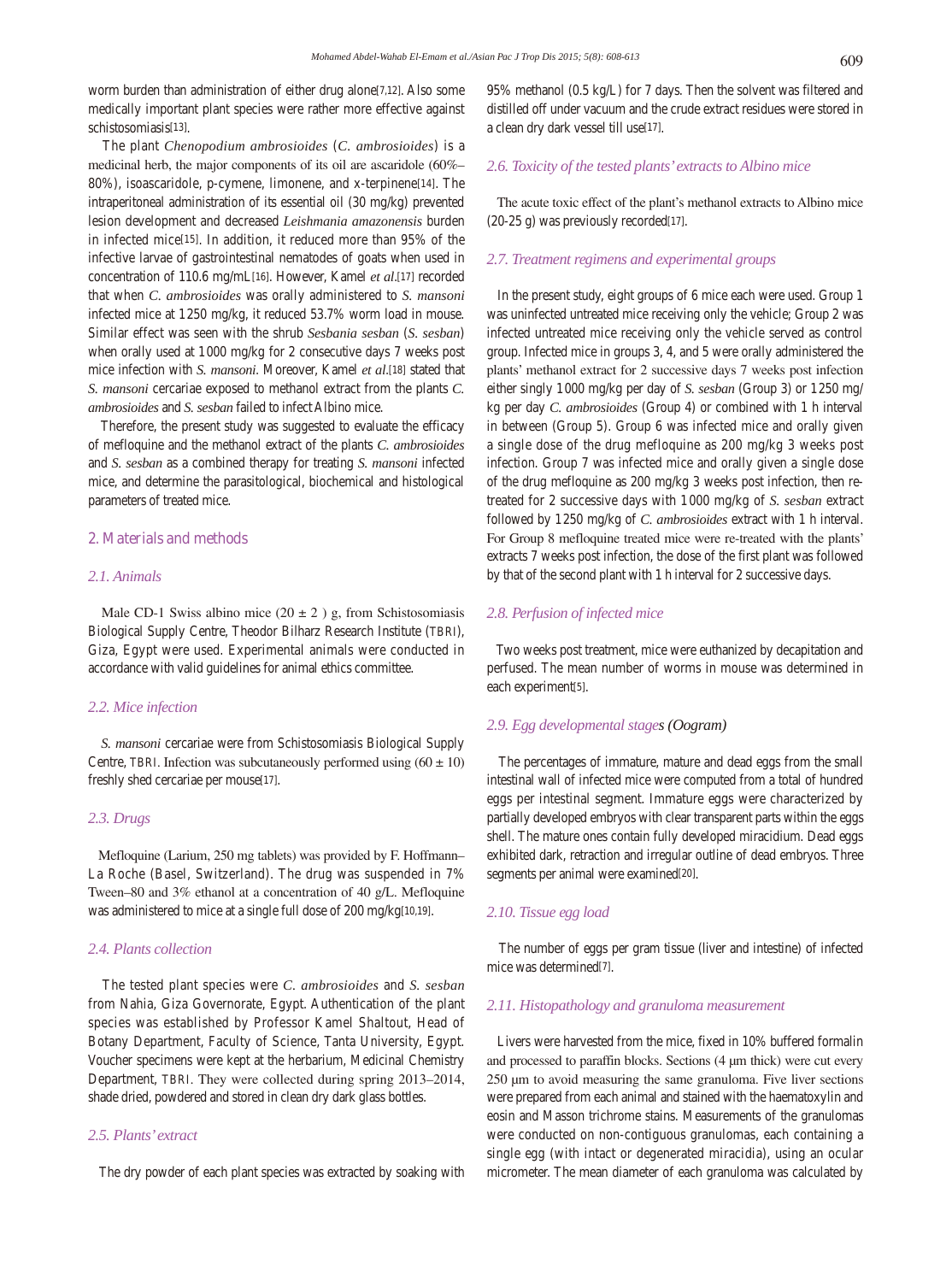measuring 2 diameters of the lesion at right angles to each other[5]. Granuloma structural configurations, including cellular components and associated hepatic histopathological changes, were recorded.

# *2.12. Biochemical parameters in the serum of mice (control and treated)*

 The serum of sacrificed mice was collected for spectrophotometrically evaluation of total protein, albumin[21] and the activities of transaminases [aspartate aminotransferase (AST) and alanine aminotransferase (ALT)], and phosphatases [acid phosphatase (ACP) and alkline phosphatase (AKP) enzymes][18].

# *2.13. Statistical analysis*

The data were presented as mean  $\pm$  SD. The mean groups were compared by ANOVA. Comparison of means was done by 2-tailed unpaired *t*-test[22]. SPSS computer program (version 13.0 windows) was used.

#### **3. Results**

 Parasitological studies (Table 1 and Figure 1A) showed that administering mefloquine to *S. mansoni* infected mice in oral dose of 200 mg/kg significantly (*P* < 0.001) reduced the number of worms from infected treated mice by 93.2%, compared to untreated infected mice. Treating infected mice with the combination therapy of mefloquine followed by plants' methanol extracts after 3 weeks (Group 7) significantly reduced the number of worm burden by 95.5%. Moreover, no worms were detected in infected mice treated with the combined therapy at 7 weeks post infection (Group 8). Similar observation was seen for the number of ova in the intestine and liver of mice treated with mefloquine alone or with the combined therapy (100% reduction). However, only 24.3% reduction of worm load in infected mouse of Group 4 treated with 1250 mg/kg methanol extract of *C. ambrosioides* was recorded  $(P < 0.05)$ , in addition to 50.2% suppression in number of ova/g tissue in liver (*P* < 0.01). Group 3, 1000 mg/kg of *S. sesban*  extract significantly reduced the number of worms/infected treated mice and the number of ova/g tissue in liver by 75.0% and 74.3%, respectively  $(P < 0.001)$ . Group 5, combination of the two plants' extracts together without mefloquine for treating infected mice reduced the worm load and number of ova/g in liver tissue by 81.8% and 86.8%, respectively  $(P < 0.001)$ .

 For biochemical parameters in serum of the tested mice groups (uninfected, infected untreated and infected treated), the present data (Table 2 and Figure 1B, C) showed that infection of mice with *S. mansoni* alone (infected untreated) reduced the total protein and albumin levels, while the activities of ALT, AST, AKP and ACP enzymes were elevated compared to those of uninfected control group. However, treatment of infected mice groups with mefloquine alone or successively with mefloquine and the plants' extracts either at 3 or 7 weeks post infection elevated the levels of total protein and albumin, but the activities of the enzymes ALT, AST, AKP and ACP in the treated infected groups were reduced compared to those of infected untreated control group. So, the level of total protein in the successive treated group at 3 weeks post infection was 4.4 g/dL compared to 3.5 g/dL for infected untreated control group  $(P < 0.01)$ . Again, the activities of ALT for infected untreated control group were reduced from 72.7 to 52.3 IU/L after treatment of infected mice with mefloquine and the plant's extract at 7 weeks post infection. Similar trend was recorded for infected groups treated with the plants' extracts, either alone or successively. Although enzyme activities in the serum of infected mice treated with plants' extracts or with mefloquine were ameliorated in comparison with those of infected untreated control group yet, they were still higher than those of uninfected control mice.

 Concerning histopathological changes in liver tissues of the tested mice groups, Figures 2, 3, 4 and 5 indicated that uninfected mice have normal hepatic lobular architecture with hepatocytes arranged in thin plates. The portal tracts were within normal limits and contained arteries, veins and bile ducts. The hepatocytes contained rounded, regular nuclei with lymphocytes scattered between hepatocytes and the sinusoids. Moreover, no hydropic,

## **Table 1**

Parasitological parameters of *S. mansoni* infected mice after treated with mefloquine, extracts of *C. ambrosioides* and *S. sesban.*

| Groups           | Worm burden (liver and portomesenteric) |                             |               |                                      | No. of $ova/g$ tissue (% reduction)  | Egg developmental stages $(\%)$                               |                            |                       |                              |
|------------------|-----------------------------------------|-----------------------------|---------------|--------------------------------------|--------------------------------------|---------------------------------------------------------------|----------------------------|-----------------------|------------------------------|
|                  | Male                                    | Female                      | Couple        | Total (% reduction)                  | Intestine                            | Liver                                                         | Immature                   | Mature                | Dead                         |
| Control infected | $2.3 \pm 0.9$                           | $1.5 \pm 1.3$               | $4.3 \pm 0.9$ | $11.0 \pm 0.8$ (0.0)                 | $2649.9 \pm 333.9$                   | $2141.7 \pm 473.3$                                            | $48.8 \pm 2.5$             | $43.0 \pm 2.5$        | $8.3 \pm 2.4$                |
| Group 3          | $0.3 \pm 0.5$                           | $0.0 \pm 0.0$ <sup>**</sup> | $1.2 \pm 0.5$ | $2.8 \pm 0.9$ (75.0)                 | $699.9 \pm 47.1$ (73.6)              | $549.9 \pm 103.6$ (74.3)                                      | $43.8 \pm 4.8$             | $47.5 \pm 2.9$        | $8.8 \pm 2.5$                |
| Group 4          | $0.3 \pm 0.6$                           | $0.0 \pm 0.0$ <sup>**</sup> | $4.0 \pm 1.7$ | $8.3 \pm 2.9$ (24.3)                 |                                      | $1377.8 \pm 309.7^{**}$ (48.1) $1066.7 \pm 371.2^{**}$ (50.2) | $51.7 \pm 2.9$             | $42.3 \pm 2.5$        | $6.0 \pm 1.7$                |
| Group 5          | $0.3 \pm 0.5$                           | $0.3 \pm 0.5$               | $0.8 \pm 0.5$ | $2.0 \pm 0.8$ <sup>***</sup> (81.8)  | $358.3 \pm 50.1$ (86.5)              | $283.3 \pm 79.4^{\ast\ast\ast}$ (86.8)                        | $51.7 \pm 2.9$             | $42.3 \pm 2.5$        | $6.0 \pm 1.7$                |
| Group 6          | $0.3 \pm 0.5$                           | $0.0 \pm 0.0$ <sup>**</sup> | $0.3 \pm 0.5$ | $0.8 \pm 0.9$ <sup>***</sup> (93.2)  | $0.0 \pm 0.0^{***}$ (100.0)          | $0.0 \pm 0.0$ <sup>***</sup> (100.0)                          | $0.0 \pm 0.0$ <sup>"</sup> | $0.0 \pm 0.0^{\circ}$ | $0.0 \pm 0.0$ <sup>***</sup> |
| Group 7          | $0.0 \pm 0.0$ <sup>**</sup>             | $0.0 \pm 0.0$ <sup>**</sup> | $0.3 \pm 0.5$ | $0.5 \pm 1.0^{***}$ (95.5)           | $0.0 \pm 0.0$ <sup>***</sup> (100.0) | $0.0 \pm 0.0$ <sup>***</sup> (100.0)                          | $0.0 \pm 0.0$ <sup>"</sup> | $0.0 \pm 0.0^{\circ}$ | $0.0 \pm 0.0$ <sup>***</sup> |
| Group 8          | $0.0 \pm 0.0$ <sup>**</sup>             | $0.0 \pm 0.0$ <sup>**</sup> | $0.0 \pm 0.0$ | $0.0 \pm 0.0$ <sup>***</sup> (100.0) | $0.0 \pm 0.0$ <sup>***</sup> (100.0) | $0.0 \pm 0.0$ <sup>***</sup> (100.0)                          | $0.0 \pm 0.0$ <sup>"</sup> | $0.0 \pm 0.0^{\circ}$ | $0.0 \pm 0.0$ <sup>***</sup> |

Data were expressed as mean ± SD; \*\*\*: *P* < 0.001; \*\*: *P* < 0.01; \* : *P* < 0.05.



**Figure 1.** Parasitological and biochemical parameters of infected mice treated with mefloquine and methanol extract of the plants *C. ambrosioides* and *S. sesban*. a: Worm burden and number of ova/g tissue in liver and intestine; b: Total protein and albumin concentrations; c: Activities of ALT and AST enzymes. A: Mefloquine; B: Mefloquine + *C. ambrosioides* + *S. sesban* (3 weeks); C: Mefloquine + *C. ambrosioides* + *S. sesban* (7 weeks); D: *C. ambrosioides*; E: *S. sesban*; F: The two plants; G: Control uninfected; H: Control infected.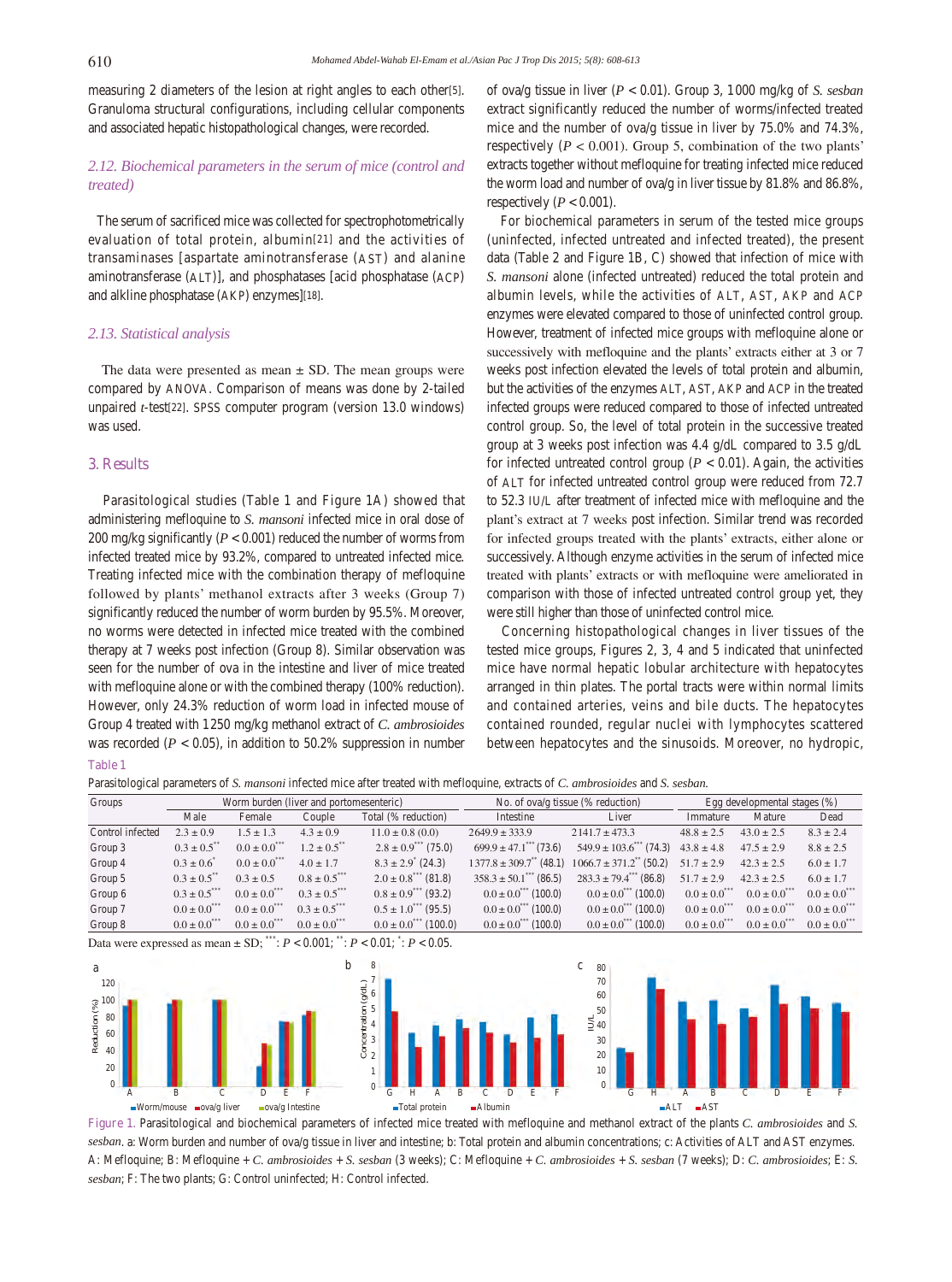Serum biochemical parameters of mice infected with *S. mansoni* after treated with mefloquine and methonol extracts of the plants *C. ambrosioides* and *S. sesban*.

| Groups             | Total protein $(g/dL)$      | Albumin $(g/dL)$            | ALT (IU/L)                    | AST (IU/L)                    | AKP (IU/L)                     | ACP (IU/L)                     |
|--------------------|-----------------------------|-----------------------------|-------------------------------|-------------------------------|--------------------------------|--------------------------------|
| Control uninfected | $6.9 \pm 0.1$               | $4.8 \pm 0.7$               | $26.7 \pm 1.5$                | $23.7 \pm 4.7$                | $65.9 \pm 5.1$                 | $7.8 \pm 0.8$                  |
| Control infected   | $3.5 \pm 0.2$               | $2.6 \pm 0.2$               | $72.7 \pm 6.2$                | $65.3 \pm 5.3$                | $141.8 \pm 6.7$                | $43.7 \pm 4.5$                 |
| Group 3            | $4.5 \pm 0.2$               | $3.2 \pm 0.5$ **            | $60.3 \pm 5.5$ <sup>**</sup>  | $52.3 \pm 2.5$                | $81.4 \pm 4.8$ <sup>***</sup>  | $31.9 \pm 5.6$ <sup>****</sup> |
| Group 4            | $3.4 \pm 0.3$               | $2.9 \pm 0.2^*$             | $68.0 \pm 5.6$                | $55.3 \pm 5.8$                | $94.3 \pm 4.7$ <sup>***</sup>  | $36.3 \pm 4.9$ <sup>*</sup>    |
| Group 5            | $4.7 \pm 0.3$ <sup>**</sup> | $3.4 \pm 0.6$ <sup>**</sup> | $56.0 \pm 3.6$ <sup>***</sup> | $50.3 \pm 1.5$ <sup>***</sup> | $83.2 \pm 5.0^{***}$           | $29.7 \pm 3.7***$              |
| Group 6            | $3.9 \pm 0.4$ <sup>**</sup> | $3.3 \pm 0.3$ <sup>**</sup> | $57.0 \pm 6.2$ <sup>**</sup>  | $45.3 \pm 57^{**}$            | $83.3 \pm 13.2$ <sup>***</sup> | $31.8 \pm 4.3$ <sup>**</sup>   |
| Group 7            | $4.4 \pm 0.4$ <sup>**</sup> | $3.8 \pm 0.2$ <sup>**</sup> | $58.0 \pm 5.6$ <sup>**</sup>  | $42.2 \pm 2.7$ <sup>**</sup>  | $81.7 \pm 7.3***$              | $28.9 \pm 3.6$ <sup>****</sup> |
| Group 8            | $4.2 \pm 0.2$ <sup>**</sup> | $3.5 \pm 0.4$ <sup>**</sup> | $52.3 \pm 4.8$ ***            | $47.0 \pm 3.2$ ***            | $77.8 \pm 2.6$ ***             | $25.5 \pm 5.3$ <sup>***</sup>  |

Data were expressed as mean  $\pm$  SD; \*\*\*;  $P < 0.001$ ; \*\*;  $P < 0.01$ ; \*:  $P < 0.05$ .

steatotic, feathery or ballooning changes, degeneration or apoptosis were observed (Figure 5). Liver sections from *S. mansoni* infected untreated mice sacrificed 9 weeks after infection showed a typical large fibrocellular and cellular granuloma centered around living ova, including living miracidium and surrounded by lymphocytes, epithelioid cells, eosinophils, and polymorphonuclear cells (Figure 2). Infected mice group treated with mefloquine alone or combined with plants' extracts after 3 weeks of infection reduced the diameters of the granulomas by 66.1% and 68.0%, respectively  $(P < 0.001)$ . However, only 26.4% and 36.2% reduction was recorded in the granuloma diameters in groups treated with *S. sesban* extract and *S. sesban* combined with *C. ambrosioides* extract, respectively (*P* < 0.001, Figures 4B and C), compared to untreated infected group. Also, all treatment regimens significantly increased the percentage of dead ova in the examined liver sections compared to the infected untreated group. Although the percentage of ova degeneration was increased in the liver sections from groups treated with mefloquine alone (80%) or combined with plants' extract (88%, three weeks post infection) yet, the combined therapy of mefloquine and plants' extracts at seven weeks post infection eradicated the granuloma leaving the hepatic cells undamaged (Figure 3B, C and Table 3).



Figure 2. Liver sections of infected untreated mice (9 weeks postinfection) showing irregular outlined large fibrocellular granuloma consisting of collagenous fibrious tissue surrounding two living intact ova and peripheral zone of chronic inflammatory cells (100 ×).



**Figure 3.** Liver sections of infected mice treated with mefloquine (200 mg/kg) alone (A) and combined with plants' extracts (*C. ambrosioides* 1 250 mg/kg and *S. sesban* 1000 mg/kg) for consecutive 2 days after 3 weeks (B) showing small sized fibrocellular granuloma with degenerated ova and less inflammatory cells, while in successive treatment of plant's extract (*C. ambrosioides* 1250 mg/kg and *S. sesban* 1000 mg/kg) combined with mefloquine for consecutive 2 days after 7 weeks (C) (post infection), showing undamaged hepatic tissue without granuloma (100 ×).



**Figure 4.** Infected mice treated with extracts of *C. ambrosioides* (1250 mg/kg per 2 days) (A), *S. sesban* (1000 mg/kg per 2 days) (B) and a successive treatment by both plants' extracts showing minimized granulomataus lesion and partially degenerated ova, the liver tissue showing degeneration represented by some focal necrotic areas, while in successive treatment with both plant's extract (C) a reduction in granuloma size and marked fragmentation of the ovum inside the granuloma were represented (100 ×).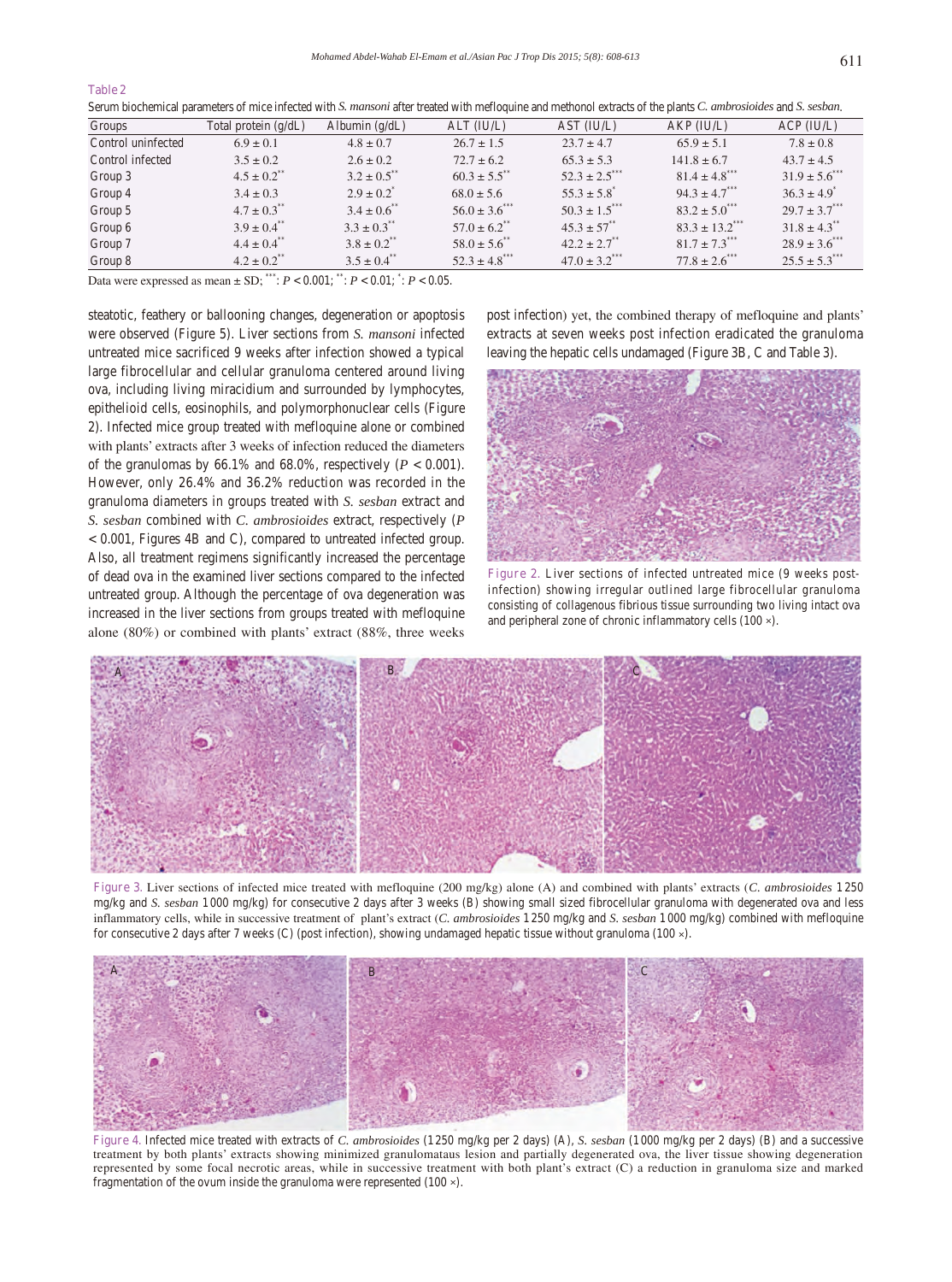# **Table 3**

Granuloma diameter and associated histopathological changes in mice infected with *S. mansoni* after treated with mefloquine, plants' extracts of *C. ambrosioides* and *S. sesban*.

| Animal groups                                            | No. of granuloma in                  | Reduction No. | Granuloma                       | Reduction of    | Granuloma       | <b>Granuloma</b> | Eggs     | Eggs        |
|----------------------------------------------------------|--------------------------------------|---------------|---------------------------------|-----------------|-----------------|------------------|----------|-------------|
|                                                          | successive power fields of granuloma |               | diameter (µm)                   | granuloma       | cellular $(\%)$ | fibro cellular   | intact   | degenerated |
|                                                          | $(10 \times 10)$                     | (%)           |                                 | diameter $(\%)$ |                 | (% )             | (% )     | (%)         |
| Control infected                                         | $8.3 \pm 2.7$                        |               | $352.7 \pm 27.2$                |                 | 55              | 45               | 90       | 10          |
| Mefloquine $200 \text{ mg/kg}$ (3 weeks PI)              | $1.3 \pm 1.3$                        | 84.5          | $119.5 \pm 15.2$ <sup>***</sup> | 66.1            | 15              | 85               | 20       | 80          |
| Mef. + C. ambrosioides and S. sesban/2 days (3 weeks PI) | $1.1 \pm 0.1$                        | 86.6          | $112.7 \pm 24.5$ ***            | 68.0            | 40              | 60               | 12       | 88          |
| Mef. + C. ambrosioides and S. sesban/2 days (7 weeks PI) | $0.0 \pm 0.0$                        | 100.0         | $0.0 \pm 0.0$                   | 100.0           | $\Omega$        | $\Omega$         | $\Omega$ | $\Omega$    |
| C. ambrosioides 1250 mg/kg 2 days (7 weeks PI)           | $5.3 \pm 1.1$                        | 37.1          | $317.0 \pm 13.2$ <sup>*</sup>   | 10.1            | 10              | 90               | 45       | 55          |
| S. sesban 1000 mg/kg 2 days (7 weeks PI)                 | $4.3 \pm 1.3$                        | 48.9          | $259.6 \pm 23.3$ <sup>***</sup> | 26.4            | 15              | 85               | 65       | 60          |
| C. ambrosioides + S. sesban/2 days (7 weeks PI)          | $6.1 \pm 2.2$                        | 26.6          | $225.0 \pm 12.8$ <sup>***</sup> | 36.2            | 25              | 75               | 35       | 65          |

PI: Post infection; \*\*\* $P < 0.001$ , \*\* $P < 0.01$  and  $P < 0.05$ .



**Figure 5.** Liver section from uninfected untreated mouse showed normal hepatic architecture and normal hepatocytes (100 ×).

#### **4. Discussion**

 In the present study, oral treatment of *S. mansoni* infected mice with 200 mg/kg mefloquine alone or with mefloquine followed by plants' extracts (*C. ambrosioides* and *S. sesban*) 3 weeks post infection significantly reduced the number of recovered worms. Moreover, no worms were recovered from mice treated with mefloquine at 3 weeks post infection then re-treated with plants' extracts at 7 weeks post infection. This may indicate that development and activities of the alive worms in infected mice treated with mefloquine alone still suffered from this treatment. Yet they were dead after mice were re-treated with plants' extracts 7 weeks post infection. Similar observation was recorded for the number of ova in the intestine and liver of infected mice treated with mefloquine alone or with mefloquine followed by plants' extracts either at 3 or 7 weeks post infection. This could be due to that these treatments may deteriorate the reproductive system of the few worms recorded from treated mice. Nassauw *et al*.[9] reported that mefloquine treatment of *S. mansoni* infected mice has a significant effect in reducing egg burden and this finding also in agreement with Basra *et al*.[23] that found 98% reduction in egg burden in case of mefloquine treatment of *Schistosoma haematobium* infected mice, while it appeared not to be a useful agent against adult *S. mansoni* worms at the dose of 150 mg/kg. It was stated that with the administration of mefloquine to infected mice at a single dose of 200 mg/kg with 14 days old schistosomula, the efficacy was 80% of the schistosomula degeneration[10,24]. Similar efficacy was also reported by using five consecutive mefloquine doses given interperitoneally or subcutaneously to *S. mansoni* infected mice[25]. Yang *et al*.[26] stated that the *in vivo* killing effect of mefloquine against juvenile *Schistosoma japonicum* is faster than that of other kinds of antishistosomal drugs, such as artemether, niridazole and

fuvinazole. Ingram *et al*.[27] concluded that mefloquine possessed a compelling antischistosomal prototype and might therefore serve as a starting point to identify one or more related compounds with high antischistosomal efficacy *in vitro* and *in vivo*.

 In the present study oral administration of methanol extract of the plants *C. ambrosioides* and *S. sesban* combined with each other orally administrated to *S. mansoni* infected mice reduced the worm burden/mouse by 81.8%. The same trend was recorded for the number of ova/g tissue in the intestine and liver of treated mice. Also, Kamel *et al*.[17] recorded a 76.9% reduction in worm load/ mouse post treatment with these plants. Moreover, Mostafa *et al*.[28] stated a reduction in worm burden and egg density in liver and faeces of *S. mansoni* infected mice treated with ginger than in non-treated ones. Parallel findings on antischistosomal activity of *Calotropis procera*, *Ficus elastic* and *Zingiber officinale* in mice infected with *S. mansoni* were recorded[29].

 Presently, administration of mefloquine and plants' extracts alone or combined with each other to *S. mansoni* infected mice significantly ameliorated serum levels of total protein, albumin, ALT, AST, AKP and ACP compared to those of infected untreated mice. This was associated with greater granuloma circumscription, more ova degeneration and fewer inflammatory cells, which met with the observations of Nassauw *et al*.[9]. This was also confirmed by EL-Lakkany *et al*.[11] who recorded a remarkable decrease in egg count associated with an increase in dead eggs in *S. mansoni* infected mice treated with mefloquine. They added that the levels of total protein, albumin and ALT in serum of infected treated mice were improved, in addition to a great reduction in granuloma diameter with few inflammatory cells. The present results on improvement levels of biochemical parameters of infected treated mice were comparable with those of mice groups infected with *S. mansoni* and treated with thymoquinone[30], artemether[7] or extracts of the plants *C. ambrosioides* and *S. sesban* alone or combined with each other[17]. In combination chemotherapy for schistosomiasis, the partner drugs should have different mechanisms of action to reduce the resistance development and/or target different developmental stages of the parasite to enhance cure and egg reduction rates[3]. The combination between mefloquine and plant's extract revealed an improved effect in parasitological and biochemical parameters with enhancement in histopathological changes.

 In conclusion, treatment of *S. mansoni* infected mice with mefloquine and extracts of the plants *C. ambrosioides* and *S. sesban* significantly reduced both worm burden and egg production and ameliorated liver histology and function to semi normal levels. The concomitant use of mefloquine and the extract of the plants *C. ambrosioides* and *S. sesban* enhanced therapeutic